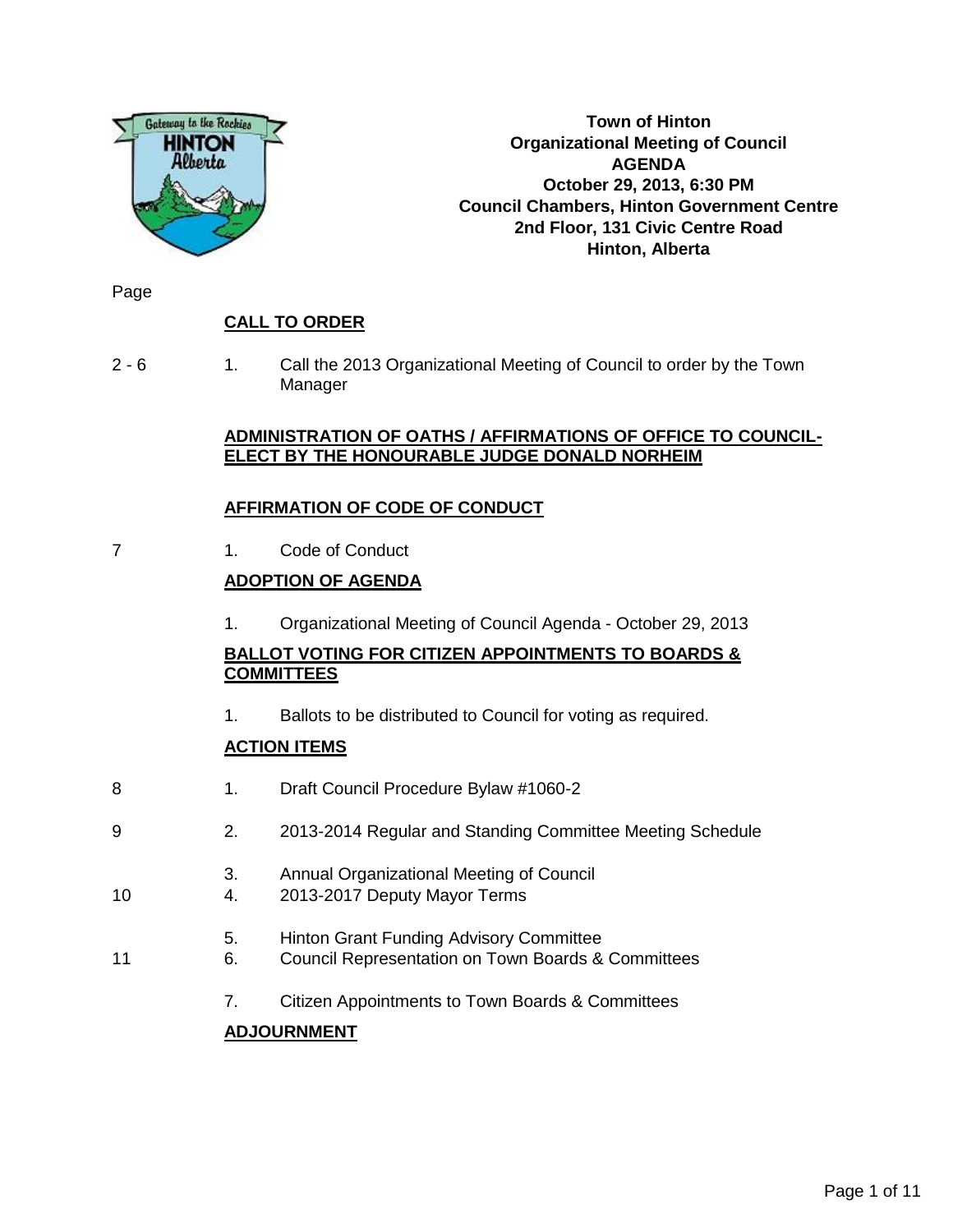

# **TOWN OF HINTON REQUEST FOR DECISION**

**DATE:** October 25, 2013

## **TO: ORGANIZATIONAL MEETING OF COUNCIL OF OCTOBER 29, 2013**

| <b>FROM:</b>        | Rhonda West, Legislative & Administrative Services Coordinator |
|---------------------|----------------------------------------------------------------|
| <b>REVIEWED BY:</b> | Denise Parent, Director of Corporate Services                  |
| <b>APPROVED BY:</b> | Bernie Kreiner, Town manager                                   |

# **RE: 2013 ORGANIZATIONAL MEETING**

#### **Recommendation:**

*As indicated and based on results of ballot voting.*

#### **Concluding Statement**

The purpose of the Annual Organizational Meeting of Council is to review and approve:

- a) Council Meeting Time & Dates for Regular, Standing, Organizational and Special Standing/Regular Committee Meetings;
- b) Council representation on various boards and committees; and
- c) Citizen applications and make appointments to fill vacancies on Town Committees;
- d) Conduct other business as may be necessary.

Acknowledging that some vacancies remain, we will continue to accept applications. Citizen applications will be brought forward to Council for consideration at the spring review in 2013 (or sooner should there be an immediate need or desire to fill a vacancy).

### **Conformance of recommendation to existing laws and Hinton Council plans**

| <b>Conforms with:</b>                          | Yes/No/<br><b>Partial</b> | <b>Comments</b>                                                                                                                                                                                                                                                                                                                                                                                                                                  |
|------------------------------------------------|---------------------------|--------------------------------------------------------------------------------------------------------------------------------------------------------------------------------------------------------------------------------------------------------------------------------------------------------------------------------------------------------------------------------------------------------------------------------------------------|
| <b>Municipal and Provincial</b><br>Laws        |                           | Municipal Government Act provides that a council must hold<br>an organizational meeting annually not later than 2 weeks<br>after the 3 <sup>rd</sup> Monday in October<br>Council Procedure Bylaw #1060 – establishes that council<br>will make citizen appointments to Boards & Committees,<br>review and formalize Mayor's recommendation of councilor<br>appointment to boards & committees and conduct other<br>business as may be required. |
| <b>Community Sustainability</b><br><b>Plan</b> |                           | Committees will help to ensure implementation of CSP<br>initiatives and support and facilitate achievement of Hinton's<br>goals and visions for a sustainable future. Hinton's board<br>structure supports the good governance pillar in the CSP.                                                                                                                                                                                                |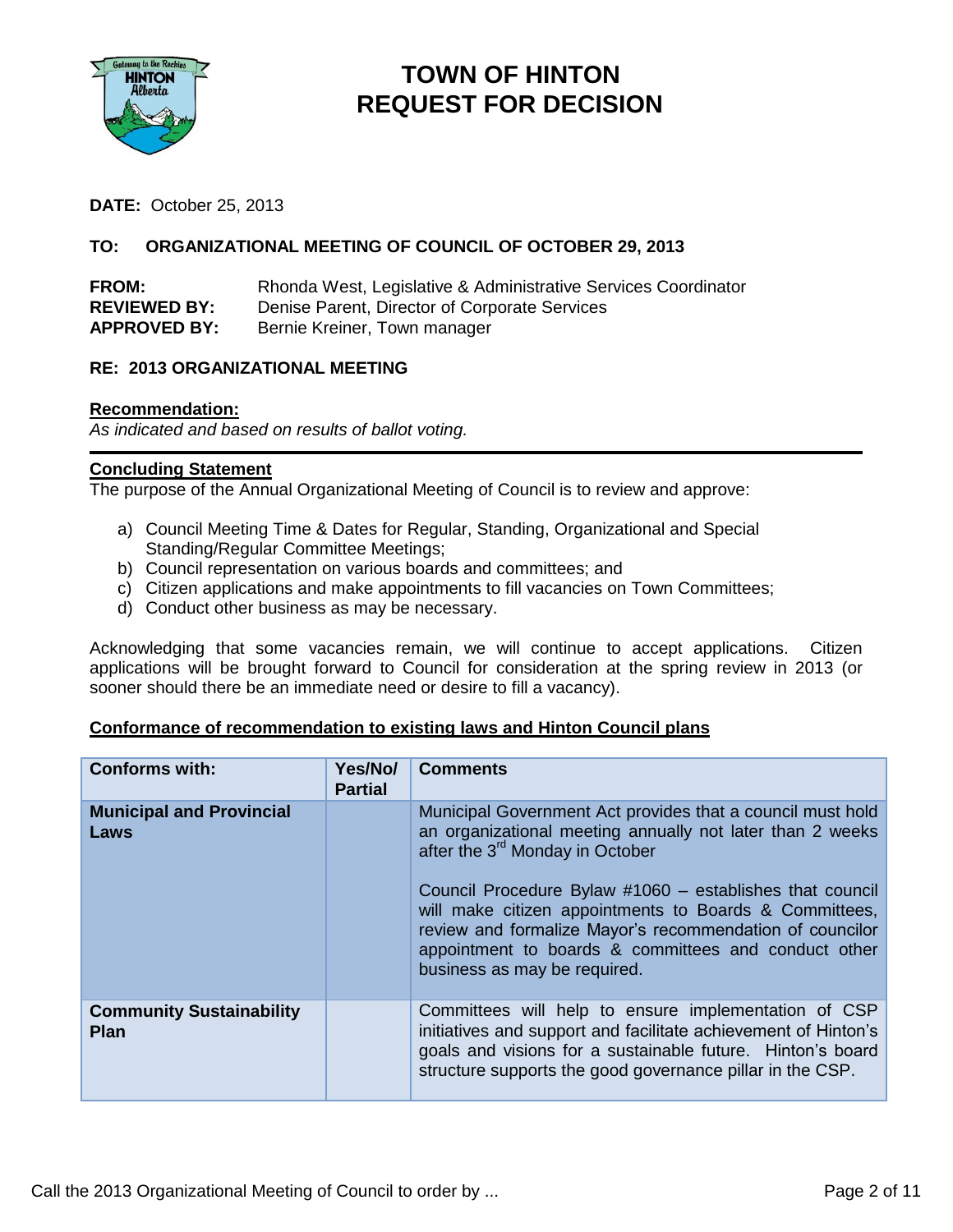| <b>Council's Strategic Plan</b>                    |     | Provides for and encourages public engagement and<br>collaborative and transparent communication and feedback<br>with the community in the areas of economic strength,<br>well-being, environmental stewardship<br>social<br>and<br>community sustainability initiatives and programs. |
|----------------------------------------------------|-----|----------------------------------------------------------------------------------------------------------------------------------------------------------------------------------------------------------------------------------------------------------------------------------------|
| Long Term Capital Plan or<br><b>Adopted budget</b> | N/A |                                                                                                                                                                                                                                                                                        |
| Other plans or policies                            | N/A |                                                                                                                                                                                                                                                                                        |

#### **Background / Introduction**

An Annual Organizational Meeting of Council is a statutory requirement pursuant to Section 192(1) of the *Municipal Government Act*, Chapter M-26, R.S.A. 2000 and amendments thereto.

#### **Administration Assessment of Options and Conclusion**

1. Code of Conduct for Municipal Councillors

The attached Code of Conduct is recommended by the Alberta Urban Municipalities Association for councils to use. In addition, the Town of Hinton has Policy #089 relating to Council Members and Town Manager Conduct, Standards & Responsibilities.

#### **RECOMMENDATION: That Council adopts the Town of Hinton Code of Conduct for Municipal Councillors as presented in Attachment #1.**

2. Draft Bylaw #1060-2 and 2013-2014 Council Meetings

Council Procedure Bylaw #1060 establishes that regular meetings of council are to be held on the 1<sup>st</sup> and 3<sup>rd</sup> Tuesday of each month beginning at 6:30 p.m in Council Chambers and that Standing Committee meetings are to be held on the 2<sup>nd</sup> and 4<sup>th</sup> Tuesday of each month beginning at 11:30 a.m. in the Committee Room. There is a desire to change the times of the regular and standing committee meetings. Accordingly, Bylaw #1060-2 has been prepared to reflect the amendment.

#### **RECOMMENDATION: That Bylaw #1060-2 receive first reading.**

**RECOMMENDATION: That Bylaw #1060-2 receive second reading.**

**RECOMMENDATION: That Bylaw #1060-2 receive unanimous consent for third reading.**

**RECOMMENDATION: That Bylaw #1060-2 receive third and final reading.**

FURTHER:

**RECOMMENDATION: That Council adopts the 2013-2014 Meetings of Council as presented in Attachment #3.**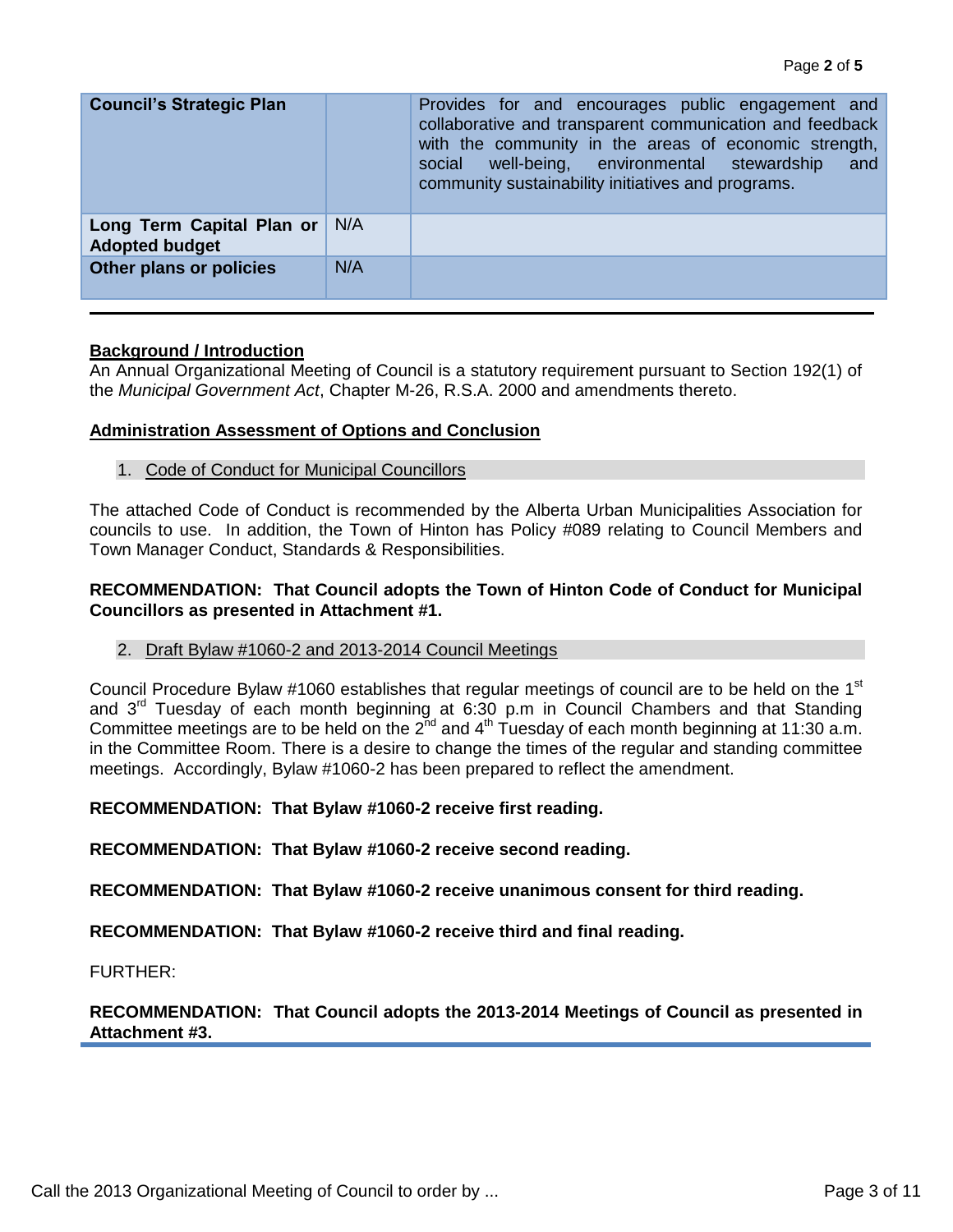#### 3. Annual Organizational Meeting of Council

The Municipal Government Act states that a municipality must hold an organizational meeting every year not later than 2 weeks after the 3<sup>rd</sup> Monday in October.

#### **RECOMMENDATION: That the 2014 Organizational Meeting of Council be held on Tuesday, October 21, 2014.**

#### 4. Deputy Mayor Terms

A draft of the 2013-2017 Deputy Mayor Terms has been prepared for Council's review and approval.

#### **RECOMMENDATION: That Council adopts the 2013-2017 Deputy Mayor Terms as presented in Attachment #4.**

#### 5. Council Representation on Boards and Committees

Council reviewed the Mayor's recommendations for representation on boards and committees.

#### **RECOMMENDATION: That Council approves the 2013 - 2014 Council Representation on Boards and Committees as presented in Attachment #5.**

#### **6. Hinton Grant Funding Advisory Committee**

Membership as per Bylaw #1044-1

Three (3) citizens at large 1 member from Hinton Policing Committee 1 member from Hinton Municipal Library Board

Confirmation of members recommended by the Hinton Policing Committee and the Hinton Municipal Library Board

**RECOMMENDATION: That Judy Waymark of the Hinton Municipal Library Board and Dan Rooks of the Hinton Policing Committee be appointed to the Hinton Grant Funding Advisory Committee to the 2014 Organizational Meeting of Council.**

#### **7. Citizen Appointments to Town Boards & Committees**

Vacancies have arisen on three council boards and committees. Citizen applications have been reviewed by Council.

#### **Community Engagement & Accountability Committee – 6 vacancies**

Membership as per Bylaw #1070-1

2 Members of Council

- 1 Appointment Yellowhead County
- 1 Appointment Evergreen School Division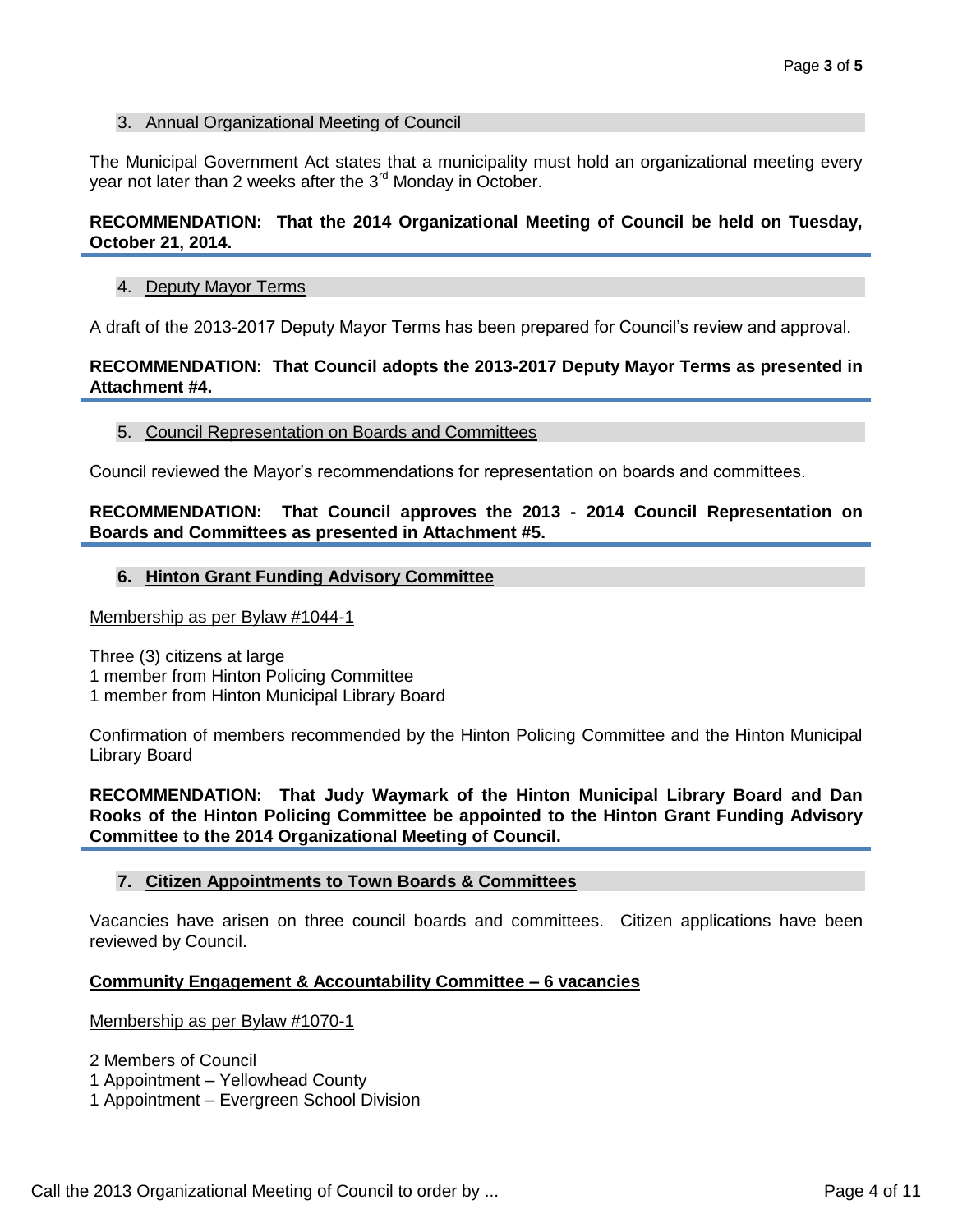1 Appointment - Grande Yellowhead School Division

7 community residents (with backgrounds in culture, recreation, wellness, local economy, natural & built environments)

3 citizen members

5 applications have been received and reviewed by Council.

#### **RECOMMENDATION: Based on results of ballot voting members are appointed for a 2-year term to the 2015 Organizational Meeting of Council.**

#### **Library Board – 4 vacancies**

Membership as per Bylaw #1049

1 Member of Council & 1 alternate

5 - 7 Citizens-at-Large Members, 1 member of which may reside in Ward 8 of Yellowhead County

5 applications have been received and reviewed by Council.

#### **RECOMMENDATION: Based on results of ballot voting.**

#### **Hinton Policing Committee – 2 vacancies**

Membership as per Bylaw #1042

2 Members of Council & 1 alternate

5 - 7 Citizens-at-Large Members, 1 member of which may be a youth between the ages of 16 and 18 who attends school

2 applications have been received and reviewed by Council.

#### **RECOMMENDATION: Based on results of ballot voting, members are appointed for a 2-year term to the 2015 Organizational Meeting of Council.**

#### **Town Manager Comments**

Administration's role in the matters contained within this report ensure a sound process so council can make these important annual decisions of governance. The recommendations arise from dialogue amongst council primarily.

Good governance is a pillar of sustainability, and being well organized and having predictable, transparent meetings including meeting times etc. is valued. Participation by citizens in committees which develop recommendations or in some cases have operating responsibility like Library Board is important, and the ballot process of council selecting these appointees recently refined thru the updated council procedures bylaw is a sound process. It still remains a challenge to get "a lot of interest" in many Town committees, even though our refined structure requires fewer people to be involved. The current structure of Town committees is more cross-disciplinary and requires more strategic level of thinking, engagement and advice.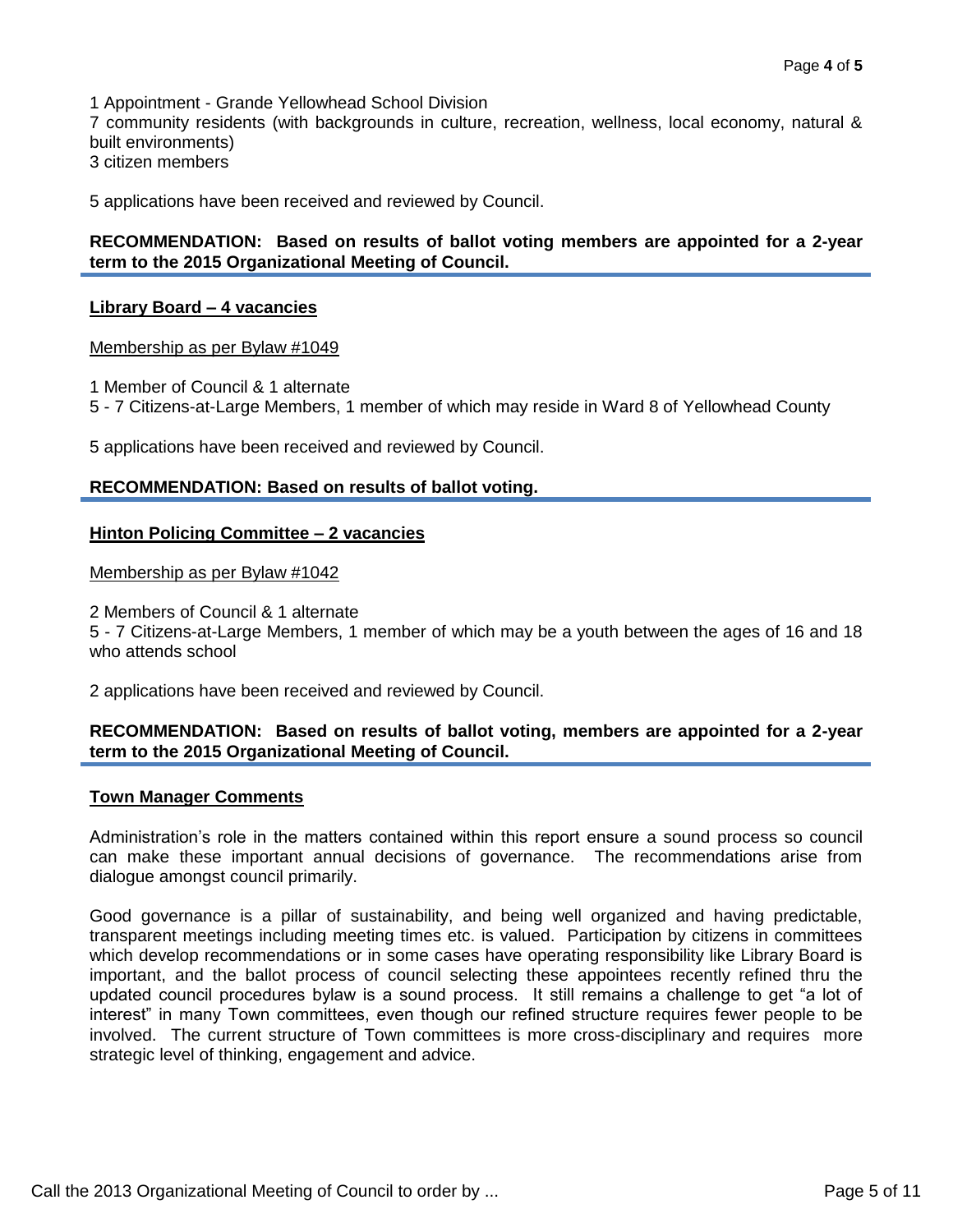### **Advisory Committee Comments / Public Feedback**

The Town's nomination committee and Council-Elect have reviewed the CEAC committee and associated committees' nominees.

#### **Attachments**

- 1. Town of Hinton Code of Conduct for Municipal Councillors
- 2. Draft Bylaw #1060-2
- 3. Council Meeting schedule for 2013-2014
- 4. 2013-2017 Deputy Mayor Terms
- 5. Council Representation on Boards and Committees for 2013-2014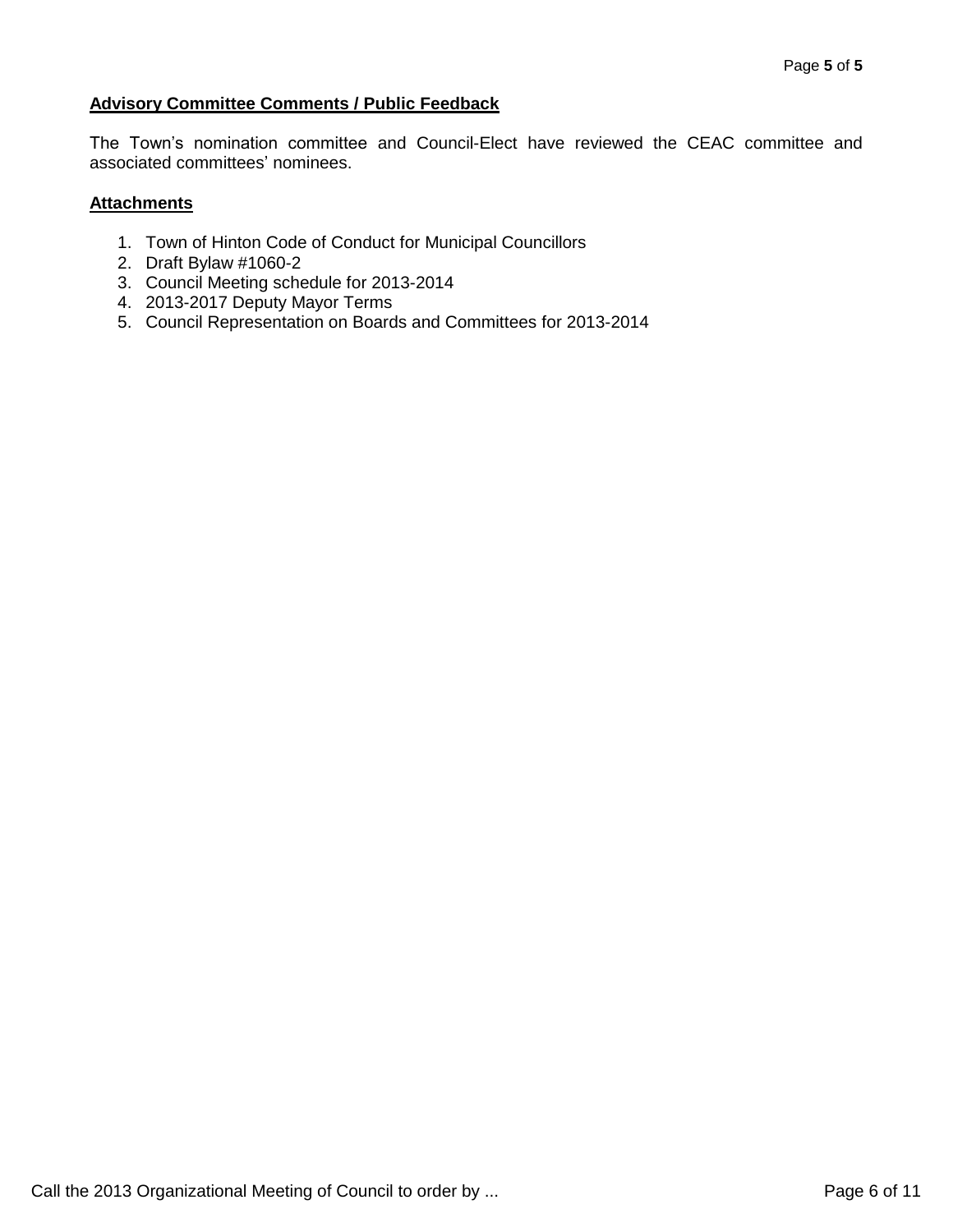

# TOWN OF HINTON

#### CODE OF CONDUCT

#### FOR MUNICIPAL COUNCILLORS

It is imperative that councillors remember that they were elected by the public in order to serve a public purpose. Councillors must therefore act in the public interest, and pu<sup>t</sup> the public's interests ahead of their own persona<sup>l</sup> interests, or the interests of other private Individuals or groups.

It Is also extremely important that elected officials understand that the public must have confidence in the integrity of its public institutions and government, and the ethical conduct of their local governmen<sup>t</sup> officials.

Accordingly, it is the purpose of this Code of Conduct to set out certain ethical guidelines which are in addition to any statutory or other legal requirements imposed upon elected officials. In the event of any conflict, any law or legal requirement shall have priority over these guidelines.

The Code of Conduct for Municipal Councillors is as follows.

#### Municipal Councillors shall:

- 1. Not use their position to secure special privileges, favours, or exemptions, for themselves, their relatives, or any other person, but shall at all times serve the public interest.
- 2. Discharge their powers, duties and functions honourably, faithfully, and conscientiously,
- 3. Have respec<sup>t</sup> for and endeavour to conduct all of the municipality's business in accordance with applicable legislation, legal requirements, bylaws, regulations and policies.
- 4. Become familiar with any procedural bylaws or genera<sup>l</sup> policies applicable to council or councillors, and endeavour to become knowledgeable about legal and policy issues applicable to municipalities.
- 5. Respect the powers, duties, and functions of other councillors, administration and employees.
- 6. Treat fellow councillors, committee members, employees, and members of the public with respect, honesty and fairness.
- 7. Declare any pecuniary interest when it is appropriate to do so.
- 8. Safeguard confidential information, including that of the municipality, council, and employees, and in that regard, respec<sup>t</sup> the requirements of both the Municipal Government Act, R.S.A. 2000, c. M-26, and the Freedom of Information and Protection of Privacy Act, R.S.A. 2000, c. F-25.

 $\Delta t$  resolution the  $\Delta t$  definition this 2942.

|                   | Councillor        |
|-------------------|-------------------|
| Mayor             | <b>Councillor</b> |
| Councillor        | Councillor        |
| <b>Councillor</b> | Councillor        |
|                   |                   |
|                   |                   |
|                   |                   |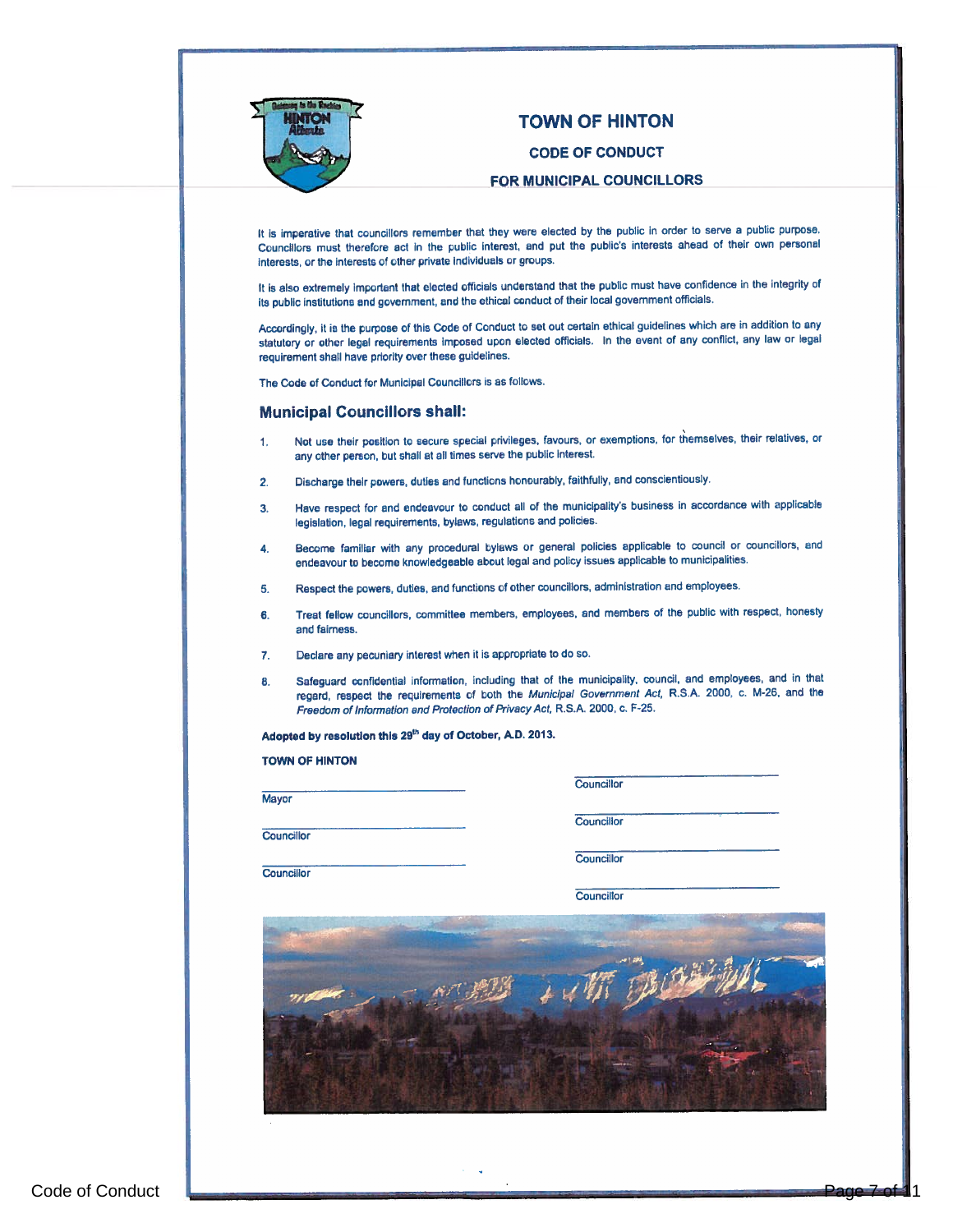

### **TOWN OF HINTON BYLAW #1060-2** BYLAW OF THE TOWN OF HINTON IN THE PROVINCE OF ALBERTA FOR THE ORDERLY PROCEEDINGS OF COUNCIL MEETINGS AND THE TRANSACTING OF BUSINESS BY COUNCIL OF THE TOWN OF HINTON

**WHEREAS** it is Council's desire to establish and follow a process and procedure of municipal governance that reflects an open, transparent government where decisions are made after all information has been provided;

**NOW THEREFORE** the Municipal Council of the Town of Hinton in session duly assembled hereby enacts as follows:

1. That paragraph 5) A. 1) be replaced with the following paragraph:

*5) A. Regular Council Meetings*

*1) Unless council by resolution from time to time otherwise determines, regular meetings shall be held in the Government Centre Council Chambers on the first and third Tuesday of each month beginning at 5:00 p.m.. For the months of July and August of each year, there shall be one regular meeting of council held on the third Tuesday of each month.*

2. That paragraph 5) B. 1) be replaced with the following paragraphs:

### *5) B. Standing Committee Meetings*

*1) Unless council by resolution from time to time otherwise determines, standing committee meetings shall be held in the Government Centre Committee Room on the second and fourth Tuesday of each month beginning at 4:00 p.m.. For the months of July and August of each year, there shall be one standing committee meeting of council held on the second Tuesday of each month.*

*2) All public Standing Committee meetings of Council shall be videotaped and provided to the public for viewing on the Town of Hinton website.*

3. This bylaw shall take effect on the final day of passing.

READ A FIRST TIME THIS \_\_\_\_\_\_ DAY OF \_\_\_\_\_\_\_\_\_\_\_\_\_\_\_, 2013.

READ A SECOND TIME THIS LEAY OF THIS A SECOND TIME THIS

READ A THIRD TIME THIS \_\_\_\_\_\_ DAY OF \_\_\_\_\_\_\_\_\_\_\_\_\_, 2013.

\_\_\_\_\_\_\_\_\_\_\_\_\_\_\_\_\_\_\_\_\_\_\_\_\_\_\_\_\_\_\_\_ MAYOR

\_\_\_\_\_\_\_\_\_\_\_\_\_\_\_\_\_\_\_\_\_\_\_\_\_\_\_\_\_\_\_\_\_ DIRECTOR OF CORPORATE SERVICES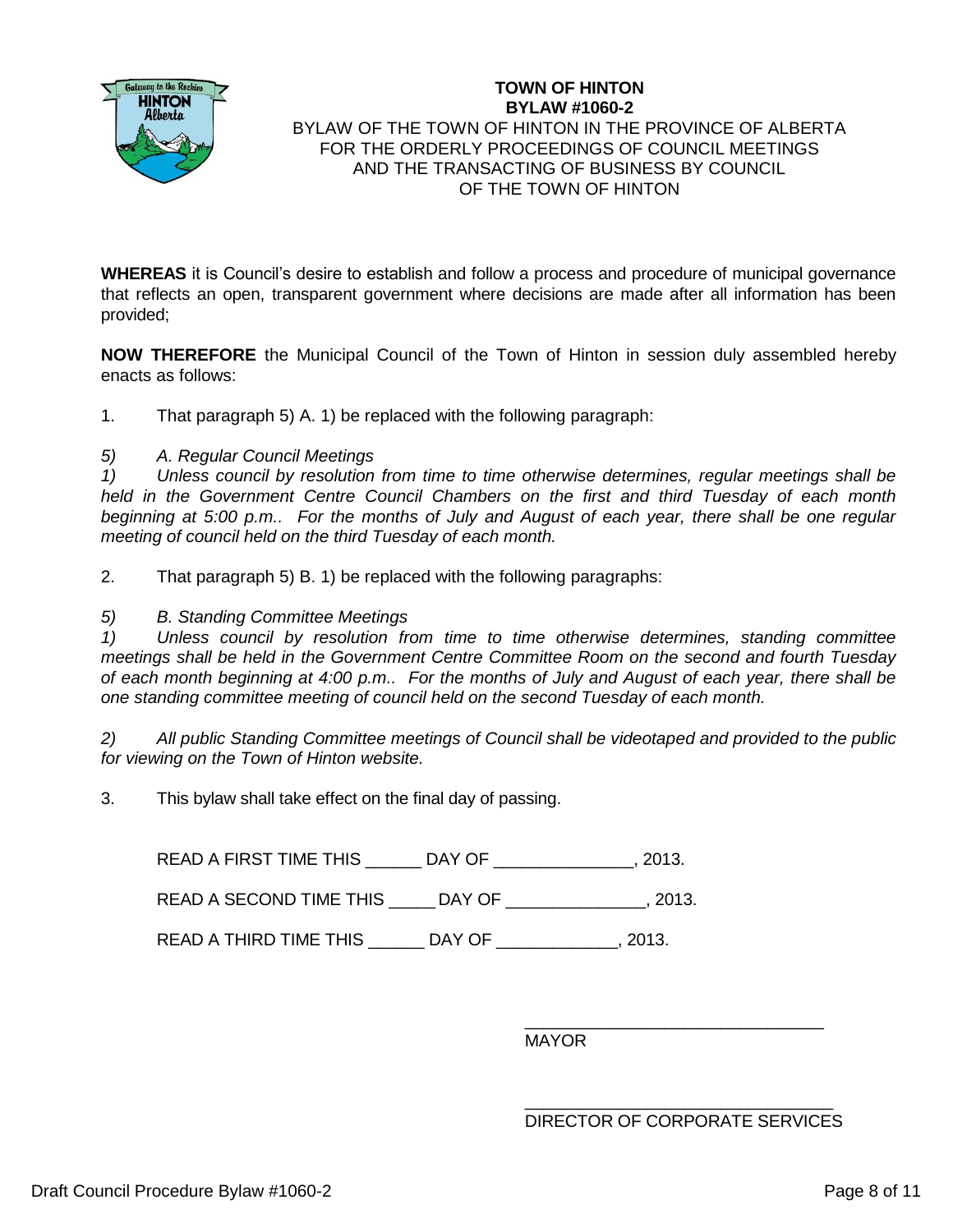

# **2013-2014 COUNCIL MEETING DATES**

| 2013-<br>144                                                                                                                                                                | say te tke Roci<br><b>HINTON</b><br>Alberta                                      |                         |                 |                |                                                       |                |                |                 |                 |           |              | 2013-2014 COUNCIL MEETING DATES |                |                       |                |                         |                         |                |                |             |
|-----------------------------------------------------------------------------------------------------------------------------------------------------------------------------|----------------------------------------------------------------------------------|-------------------------|-----------------|----------------|-------------------------------------------------------|----------------|----------------|-----------------|-----------------|-----------|--------------|---------------------------------|----------------|-----------------------|----------------|-------------------------|-------------------------|----------------|----------------|-------------|
|                                                                                                                                                                             | $\frac{1}{\frac{3}{2}}$ Movember- 2013<br>$\frac{3}{2}$ M T<br>$\frac{3}{2}$ 4 5 |                         |                 |                |                                                       |                |                | December - 2013 |                 |           |              |                                 |                |                       | January - 2014 |                         |                         |                |                |             |
|                                                                                                                                                                             |                                                                                  |                         | W               | T              | F                                                     | S              | S              | M               | Т               | W         | T            | F                               | ${\bf S}$      |                       |                |                         | W                       | Т              | F              |             |
|                                                                                                                                                                             |                                                                                  |                         |                 |                | 1                                                     | 2              | 1              | 2               | 3               | 4         | 5            | 6                               | $\overline{7}$ | S                     | M              | т                       |                         |                |                | S           |
|                                                                                                                                                                             |                                                                                  |                         | 6               | 7              | 8                                                     | 9              | 8              | 9               | 10              | 11        | 12           | 13                              | 14             |                       |                |                         | $\blacksquare$          | $\overline{2}$ | 3<br>10        | 4           |
|                                                                                                                                                                             | 11                                                                               | 12                      | 13              | 14             | 15                                                    | 16             | 15             | 16              | 17              | 18        | 19           | 20                              | 21             | $5\phantom{.0}$<br>12 | 6<br>13        | 7<br>14                 | 8<br>15                 | 9<br>16        | 17             | 11<br>18    |
|                                                                                                                                                                             | 18                                                                               | 19                      | 20              | 21             | 22                                                    | 23             | 22             | 23              | 24              | 25        | 26           | 27                              | 28             | 19                    |                |                         |                         |                |                |             |
|                                                                                                                                                                             | 25                                                                               | 26                      | 27              | 28             | 29                                                    | 30             | 29             | 30              | 31              |           |              |                                 |                | 26                    | 20             | 21<br>28                | 22                      | 23             | 24             | 25          |
|                                                                                                                                                                             |                                                                                  |                         |                 |                |                                                       |                |                |                 |                 |           |              |                                 |                |                       | 27             |                         | 29                      | 30             | 31             |             |
| <b>Primary</b><br>The Second Prediction<br>The Second Prediction<br>The Second Prediction<br>The Second Prediction<br>The Second Prediction<br>The Second Prediction<br>May |                                                                                  |                         |                 |                |                                                       |                | <b>March</b>   |                 |                 |           |              |                                 |                | <b>April</b>          |                |                         |                         |                |                |             |
|                                                                                                                                                                             |                                                                                  | T                       | W               | T              | F                                                     | ${\sf s}$      | S              | ${\sf M}$       | $\top$          | W         | T            | F                               | $\mathbb S$    | $\mathsf S$           | M              | T                       | W                       | T              | F              | $\mathbb S$ |
|                                                                                                                                                                             |                                                                                  |                         |                 |                |                                                       | $\mathbf{1}$   |                |                 |                 |           |              |                                 | 1              |                       |                | $\vert$ 1               | $\overline{2}$          | 3              | $\overline{4}$ | 5           |
|                                                                                                                                                                             |                                                                                  | $\overline{\mathbf{4}}$ | $5\phantom{.0}$ | 6              | $\overline{7}$                                        | 8              | $\overline{2}$ | 3               | $\overline{4}$  | 5         | 6            | $\overline{7}$                  | 8              | 6                     | $\overline{7}$ | $\overline{\mathbf{8}}$ | 9                       | 10             | 11             | 12          |
|                                                                                                                                                                             | 10                                                                               | 11                      | 12              | 13             | 14                                                    | 15             | 9              | 10              | 11              | 12        | 13           | 14                              | 15             | 13                    | 14             | <b>15</b>               | 16                      | 17             | 18             | 19          |
|                                                                                                                                                                             | 17                                                                               | 18                      | 19              | 20             | 21                                                    | 22             | 16             | 17              | <b>18</b>       | 19        | 20           | 21                              | 22             | 20                    | 21             | 22                      | 23                      | 24             | 25             | 26          |
|                                                                                                                                                                             | 24                                                                               | <b>25</b>               | 26              | 27             | 28                                                    |                | 23             | 24              | 25              | 26        | 27           | 28                              | 29             | 27                    | 28             | 29                      | 30                      |                |                |             |
|                                                                                                                                                                             |                                                                                  |                         |                 |                |                                                       |                | 30             | 31              |                 |           |              |                                 |                |                       |                |                         |                         |                |                |             |
|                                                                                                                                                                             |                                                                                  |                         |                 |                |                                                       |                |                |                 |                 |           |              |                                 |                |                       |                |                         |                         |                |                |             |
| S                                                                                                                                                                           | M                                                                                | Τ                       | W               | Т              | F                                                     | S              | June<br>S      | м               | Т               | W         | $\mathsf{T}$ | F                               | S              | July<br>S             | M              | Τ                       | W                       | T              | F              | S           |
|                                                                                                                                                                             |                                                                                  |                         |                 | $\mathbf{1}$   | 2                                                     | 3              | $\mathbf{1}$   | 2               | 3               | 4         | 5            | 6                               | 7              |                       |                | 1                       | $\overline{\mathbf{c}}$ | 3              | 4              | 5           |
| 4                                                                                                                                                                           | 5                                                                                | 6                       | $\overline{7}$  | 8              | 9                                                     | 10             | 8              | 9               | 10              | 11        | 12           | 13                              | 14             | 6                     | $\overline{7}$ | 8                       | 9                       | 10             | 11             | 12          |
| 11                                                                                                                                                                          | 12                                                                               | <u>13</u>               | 14              | 15             | 16                                                    | 17             | 15             | 16              | 17              | 18        | 19           | 20                              | 21             | 13                    | 14             | 15                      | 16                      | 17             | 18             | 19          |
| 18                                                                                                                                                                          | <b>19</b>                                                                        | 20                      | 21              | 22             | 23                                                    | 24             | 22             | 23              | $\overline{24}$ | 25        | 26           | 27                              | 28             | 20                    | 21             | 22                      | 23                      | 24             | 25             | 26          |
| 25                                                                                                                                                                          | 26                                                                               | 27                      | 28              | 29             | 30                                                    | 31             | 29             | 30              |                 |           |              |                                 |                | 27                    | 28             | 29                      | 30                      | 31             |                |             |
|                                                                                                                                                                             |                                                                                  |                         |                 |                |                                                       |                |                |                 |                 |           |              |                                 |                |                       |                |                         |                         |                |                |             |
| <b>August</b>                                                                                                                                                               |                                                                                  |                         |                 |                | <b>September</b>                                      |                |                |                 |                 | October   |              |                                 |                |                       |                |                         |                         |                |                |             |
| S                                                                                                                                                                           | M                                                                                | T                       | W               | T              | F                                                     | S              | S              | M               | T               | ${\sf W}$ | $\mathsf{T}$ | F                               | S              | S                     | M              | T.                      | W                       | T              | F              | $\mathbb S$ |
|                                                                                                                                                                             |                                                                                  |                         |                 |                | $\mathbf{1}$                                          | $\overline{c}$ |                | $\mathbf{1}$    | $\overline{2}$  | 3         | 4            | $5\phantom{.0}$                 | 6              |                       |                |                         | $\overline{1}$          | 2              | 3              | 4           |
| 3 <sup>2</sup>                                                                                                                                                              | $\overline{\mathbf{4}}$                                                          | $5\phantom{.0}$         | $6\phantom{1}$  | $\overline{7}$ | 8                                                     | 9              | $\overline{7}$ | 8               | 9               | 10        | 11           | 12                              | 13             | $5\phantom{.0}$       | 6              | $\overline{7}$          | $8\phantom{1}$          | 9              | 10             | 11          |
| 10                                                                                                                                                                          | 11                                                                               | $\mathbf{12}$           | 13              | 14             | 15                                                    | 16             | 14             | 15              | <b>16</b>       | 17        | 18           | 19                              | 20             | 12                    | 13             | $\overline{14}$         | 15                      | 16             | 17             | 18          |
| 17                                                                                                                                                                          | 18                                                                               | 19                      | 20              | 21             | 22                                                    | 23             | 21             | 22              | 23              | 24        | 25           | 26                              | 27             | 19                    | 20             | 21                      | 22                      | 23             | 24             | 25          |
|                                                                                                                                                                             | 25                                                                               | 26                      | 27              | 28             | 29                                                    | 30             | 28             | 29              | 30              |           |              |                                 |                | 26                    | 27             | 28                      | 29                      | 30             | 31             |             |
| 6.804                                                                                                                                                                       |                                                                                  |                         |                 |                |                                                       |                |                |                 |                 |           |              |                                 |                |                       |                |                         |                         |                |                |             |
|                                                                                                                                                                             |                                                                                  |                         |                 |                |                                                       |                |                |                 |                 |           |              |                                 |                |                       |                |                         |                         |                |                |             |
| <b>bf 11</b><br><b>Standing Committee</b>                                                                                                                                   |                                                                                  |                         |                 |                | <b>Regular Council</b><br>2014 Organizational Meeting |                |                |                 |                 |           |              |                                 |                | <b>Stat Holidays</b>  |                |                         |                         |                |                |             |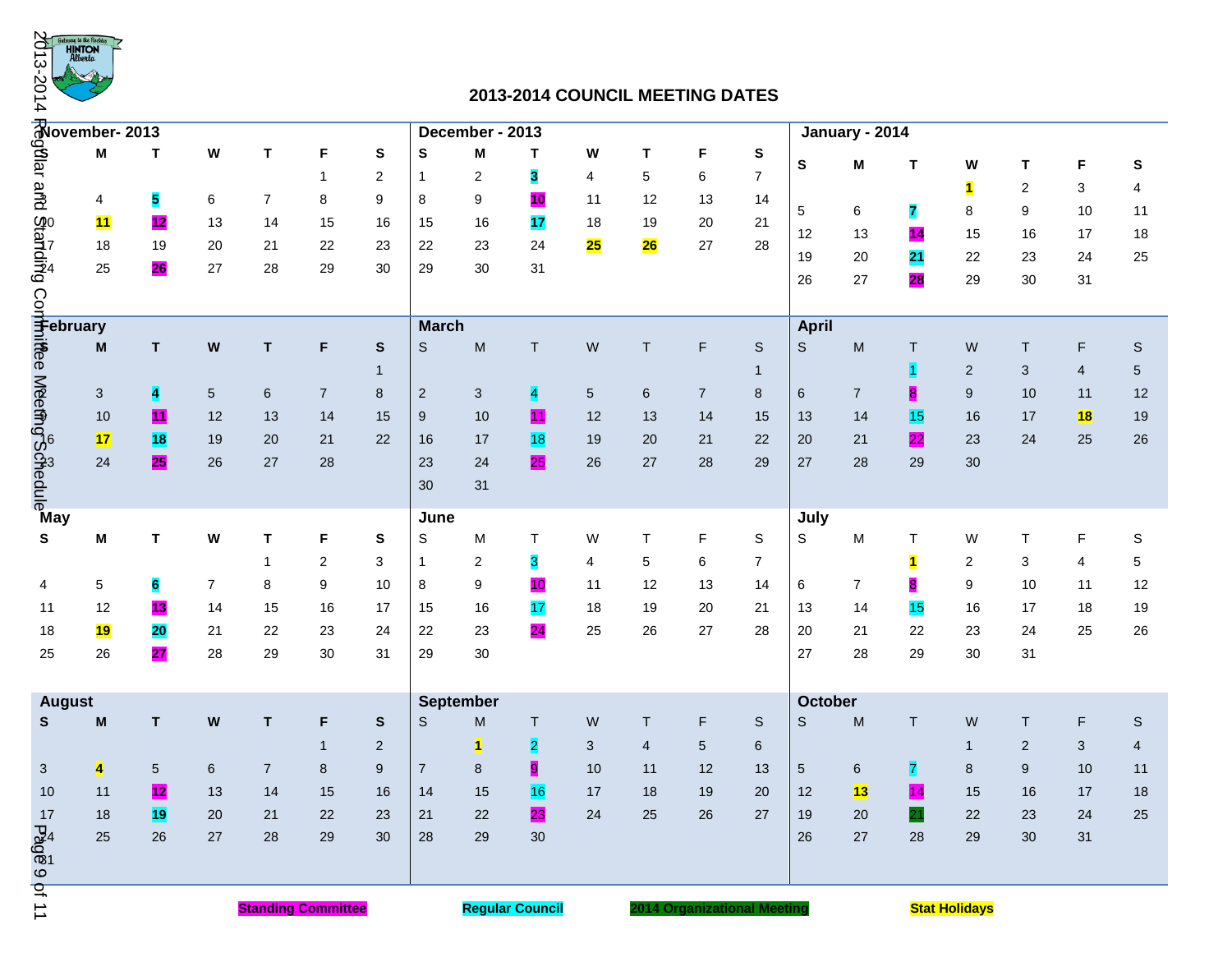

# **DEPUTY MAYOR TERMS**

Oct. 29, 2013 - January 31, 2014 February 1, 2014 - April 30, 2014 May 1, 2014 - July 31, 2014 August 1, 2014 - October 31, 2014 November 1, 2014 - January 31, 2015 February 1, 2015 - April 30, 2015 May 1, 2015 - July 31, 2015 August 1, 2015 - October 31, 2015 November 1, 2015 - January 31, 2016 February 1, 2016 - April 30, 2016 May 1, 2016 - July 31, 2016 August 1, 2016 - October 31, 2016 November 1, 2016 - January 31, 2017 February 1, 2017 - April 30, 2017 May 1, 2017 - July 31, 2017 August 1, 2017 - 2017 Municipal Election Day

# **DATE COUNCILLOR**

| Dale Currie               |
|---------------------------|
| Ryan Maguhn               |
| <b>Glen Barrow</b>        |
| Matthew Young (Marcel)    |
| <b>Stuart Taylor</b>      |
| Marcel Michaels (Matthew) |
| Dale Currie               |
| Ryan Maguhn               |
| <b>Glen Barrow</b>        |
| Marcel Michaels           |
| <b>Stuart Taylor</b>      |
| Matthew Young             |
| Dale Currie               |
| Ryan Maguhn               |
| Glen Barrow               |
| Marcel Michaels           |